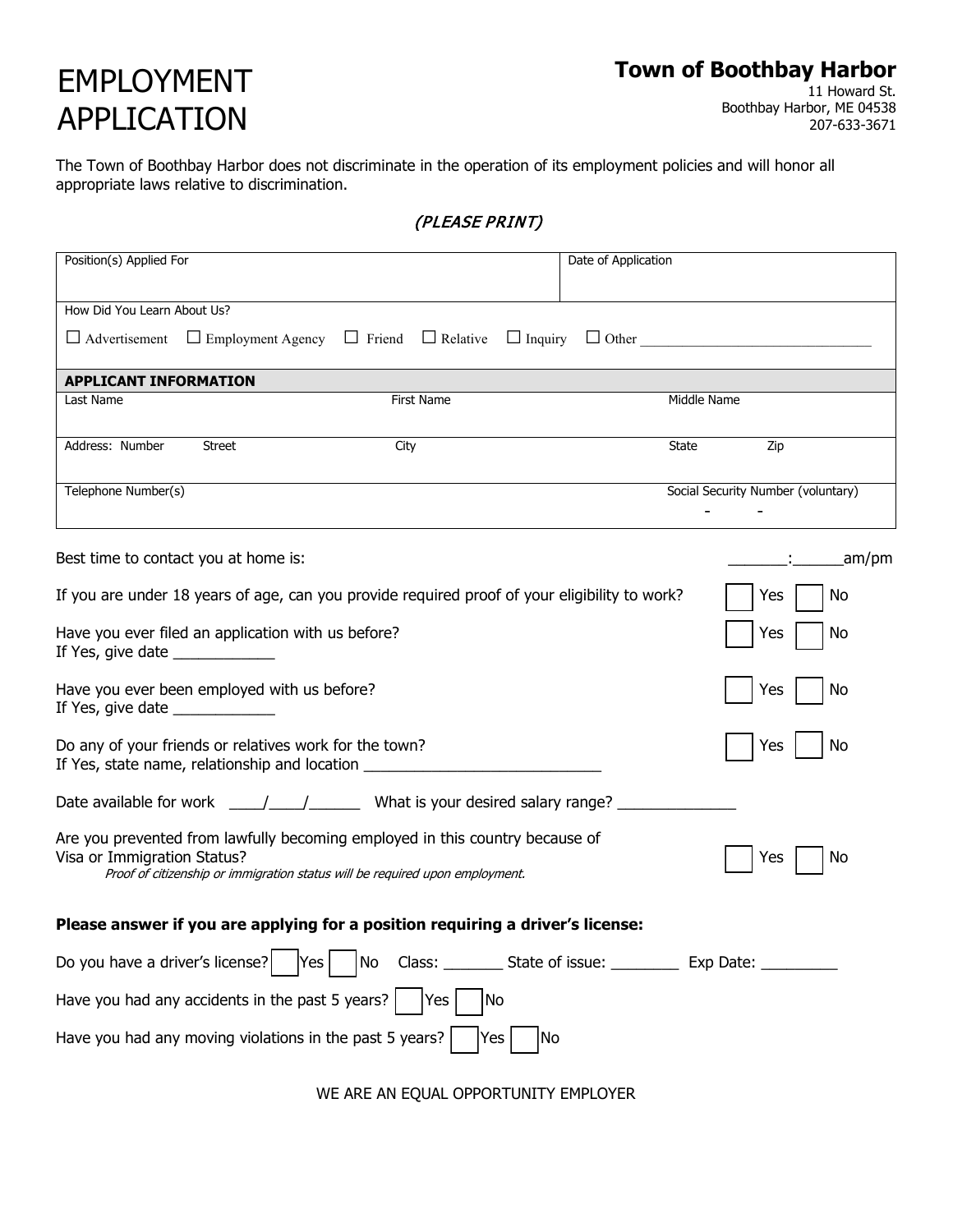| <b>EDUCATION</b>                                                          |                                                                           |  |                          |         |                                                 |               |                        |                        |                                            |                   |                  |               |                      |  |    |
|---------------------------------------------------------------------------|---------------------------------------------------------------------------|--|--------------------------|---------|-------------------------------------------------|---------------|------------------------|------------------------|--------------------------------------------|-------------------|------------------|---------------|----------------------|--|----|
| High School                                                               |                                                                           |  |                          | Address |                                                 |               |                        |                        |                                            |                   |                  |               |                      |  |    |
| From                                                                      |                                                                           |  | To                       |         | Did you graduate?                               | YES $\square$ |                        | $NO$ $\Box$            |                                            | Degree            |                  |               |                      |  |    |
| College                                                                   |                                                                           |  | Address                  |         |                                                 |               |                        |                        |                                            |                   |                  |               |                      |  |    |
| From                                                                      |                                                                           |  | To                       |         | Did you graduate?                               | YES $\square$ |                        | <b>NO</b><br>$\perp$   |                                            | Degree            |                  |               |                      |  |    |
| Other                                                                     |                                                                           |  |                          |         |                                                 | Address       |                        |                        |                                            |                   |                  |               |                      |  |    |
| From                                                                      |                                                                           |  | To                       |         | Did you graduate?                               | YES $\square$ |                        | <b>NO</b><br>ĒΤ        |                                            | Degree            |                  |               |                      |  |    |
| <b>CURRENT/PREVIOUS EMPLOYMENT</b>                                        |                                                                           |  |                          |         |                                                 |               |                        |                        |                                            |                   |                  |               |                      |  |    |
| Company                                                                   |                                                                           |  |                          |         |                                                 |               |                        |                        | Phone                                      |                   | $\overline{(\ }$ | $\mathcal{C}$ |                      |  |    |
| Address                                                                   |                                                                           |  |                          |         |                                                 |               |                        |                        |                                            | Supervisor        |                  |               |                      |  |    |
| Job Title                                                                 |                                                                           |  |                          |         |                                                 |               |                        | <b>Starting Salary</b> | \$                                         |                   |                  |               | <b>Ending Salary</b> |  | \$ |
| Responsibilities                                                          |                                                                           |  |                          |         |                                                 |               |                        |                        |                                            |                   |                  |               |                      |  |    |
| From                                                                      |                                                                           |  | To                       |         | Reason for Leaving                              |               |                        |                        |                                            |                   |                  |               |                      |  |    |
|                                                                           |                                                                           |  |                          |         | May we contact your supervisor for a reference? |               | YES $\square$          |                        | $NO$ $\square$                             |                   |                  |               |                      |  |    |
| Company                                                                   |                                                                           |  |                          |         |                                                 |               |                        |                        | $\overline{(\ }$<br>Phone<br>$\mathcal{E}$ |                   |                  |               |                      |  |    |
| Address                                                                   |                                                                           |  |                          |         |                                                 |               |                        | Supervisor             |                                            |                   |                  |               |                      |  |    |
| Job Title                                                                 |                                                                           |  |                          |         |                                                 |               | <b>Starting Salary</b> | \$                     | <b>Ending Salary</b><br>\$                 |                   |                  |               |                      |  |    |
| Responsibilities                                                          |                                                                           |  |                          |         |                                                 |               |                        |                        |                                            |                   |                  |               |                      |  |    |
| From                                                                      |                                                                           |  | Reason for Leaving<br>To |         |                                                 |               |                        |                        |                                            |                   |                  |               |                      |  |    |
|                                                                           | YES $\square$<br>May we contact your previous supervisor for a reference? |  |                          |         |                                                 |               | $NO$ $\square$         |                        |                                            |                   |                  |               |                      |  |    |
| Company                                                                   |                                                                           |  |                          |         |                                                 |               |                        | Phone                  |                                            | (                 | $\mathcal{E}$    |               |                      |  |    |
| Address                                                                   |                                                                           |  |                          |         |                                                 |               |                        | Supervisor             |                                            |                   |                  |               |                      |  |    |
| Job Title                                                                 |                                                                           |  |                          |         |                                                 |               | <b>Starting Salary</b> | \$                     | <b>Ending Salary</b><br>$\pmb{\$}$         |                   |                  |               |                      |  |    |
| Responsibilities                                                          |                                                                           |  |                          |         |                                                 |               |                        |                        |                                            |                   |                  |               |                      |  |    |
| From                                                                      |                                                                           |  | To                       |         | Reason for Leaving                              |               |                        |                        |                                            |                   |                  |               |                      |  |    |
| YES $\square$<br>May we contact your previous supervisor for a reference? |                                                                           |  |                          |         | $NO$ $\square$                                  |               |                        |                        |                                            |                   |                  |               |                      |  |    |
| <b>MILITARY SERVICE</b>                                                   |                                                                           |  |                          |         |                                                 |               |                        |                        |                                            |                   |                  |               |                      |  |    |
| <b>Branch</b>                                                             |                                                                           |  |                          |         |                                                 |               |                        |                        |                                            | From              |                  | To            |                      |  |    |
|                                                                           | Rank at Discharge                                                         |  |                          |         |                                                 |               |                        |                        |                                            | Type of Discharge |                  |               |                      |  |    |
| If other than honorable, explain                                          |                                                                           |  |                          |         |                                                 |               |                        |                        |                                            |                   |                  |               |                      |  |    |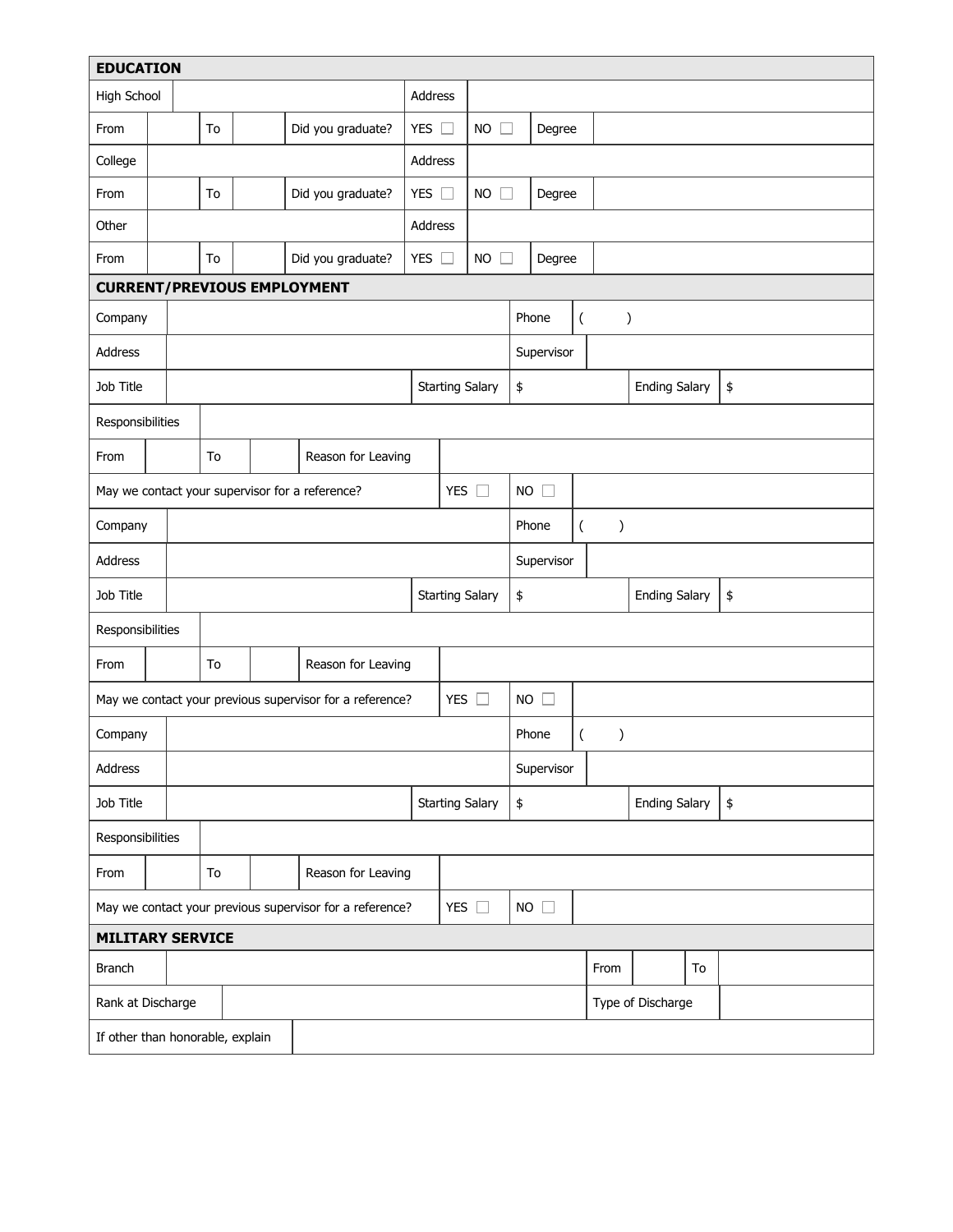|  |  |  |  |  | <b>COMMENTS: Include explanation of any gaps in employment.</b> |
|--|--|--|--|--|-----------------------------------------------------------------|
|--|--|--|--|--|-----------------------------------------------------------------|

**Describe any specialized training, apprenticeship skills and extra-curricular activities.**

**Describe any job-related training received in the United States Military.**

**List professional, trade, business or civic activities and offices held.** You may exclude membership which would reveal gender, race, religion, national origin, age, ancestry, disability or other protected status.

#### **ADDITIONAL INFORMATION**

Other qualifications or job-related skills as they pertain to the job for which you are applying.

#### **SPECIALIZED SKILLS (SKILLS/EQUIPMENT OPERATED)**

\_\_\_\_\_\_\_\_\_\_\_\_\_\_\_\_\_\_\_\_\_\_\_\_\_\_\_\_\_\_\_\_\_\_\_\_\_\_\_\_\_\_\_\_\_\_\_\_\_\_ \_\_\_\_\_\_\_\_\_\_\_\_\_\_\_\_\_\_\_\_\_\_\_\_\_\_\_\_\_\_\_\_\_\_\_\_\_\_\_\_\_\_\_\_\_\_\_\_\_\_

\_\_\_\_\_\_\_\_\_\_\_\_\_\_\_\_\_\_\_\_\_\_\_\_\_\_\_\_\_\_\_\_\_\_\_\_\_\_\_\_\_\_\_\_\_\_\_\_\_\_

State any additional information you feel may be helpful to us in considering your application.

#### **Note to applicants: DO NOT ANSWER THIS QUESTION UNLESS YOU HAVE BEEN INFORMED ABOUT THE REQUIREMENTS OF THE JOB FOR WHICH YOU ARE APPLYING.**

\_\_\_\_\_\_\_\_\_\_\_\_\_\_\_\_\_\_\_\_\_\_\_\_\_\_\_\_\_\_\_\_\_\_\_\_\_\_\_\_\_\_\_\_\_\_\_\_\_\_\_\_\_\_\_\_\_\_\_\_\_\_\_\_\_\_\_\_\_\_\_\_\_\_\_\_\_\_\_\_\_\_\_\_\_\_\_\_\_\_\_\_\_\_\_\_\_\_\_\_\_\_\_\_\_\_\_\_\_\_\_\_\_ \_\_\_\_\_\_\_\_\_\_\_\_\_\_\_\_\_\_\_\_\_\_\_\_\_\_\_\_\_\_\_\_\_\_\_\_\_\_\_\_\_\_\_\_\_\_\_\_\_\_\_\_\_\_\_\_\_\_\_\_\_\_\_\_\_\_\_\_\_\_\_\_\_\_\_\_\_\_\_\_\_\_\_\_\_\_\_\_\_\_\_\_\_\_\_\_\_\_\_\_\_\_\_\_\_\_\_\_\_\_\_\_\_ \_\_\_\_\_\_\_\_\_\_\_\_\_\_\_\_\_\_\_\_\_\_\_\_\_\_\_\_\_\_\_\_\_\_\_\_\_\_\_\_\_\_\_\_\_\_\_\_\_\_\_\_\_\_\_\_\_\_\_\_\_\_\_\_\_\_\_\_\_\_\_\_\_\_\_\_\_\_\_\_\_\_\_\_\_\_\_\_\_\_\_\_\_\_\_\_\_\_\_\_\_\_\_\_\_\_\_\_\_\_\_\_\_

 $\overline{\phantom{a}}$  . The set of the set of the set of the set of the set of the set of the set of the set of the set of the set of the set of the set of the set of the set of the set of the set of the set of the set of the set o

Are you capable of performing in a reasonable manner, with or without a reasonable accommodation, the activities involved in the job or occupation for which you have applied? A review of the activities involved in such a job or occupation has been given.

| No

 $\overline{\phantom{a}}$  ,  $\overline{\phantom{a}}$  ,  $\overline{\phantom{a}}$  ,  $\overline{\phantom{a}}$  ,  $\overline{\phantom{a}}$  ,  $\overline{\phantom{a}}$  ,  $\overline{\phantom{a}}$  ,  $\overline{\phantom{a}}$  ,  $\overline{\phantom{a}}$  ,  $\overline{\phantom{a}}$  ,  $\overline{\phantom{a}}$  ,  $\overline{\phantom{a}}$  ,  $\overline{\phantom{a}}$  ,  $\overline{\phantom{a}}$  ,  $\overline{\phantom{a}}$  ,  $\overline{\phantom{a}}$